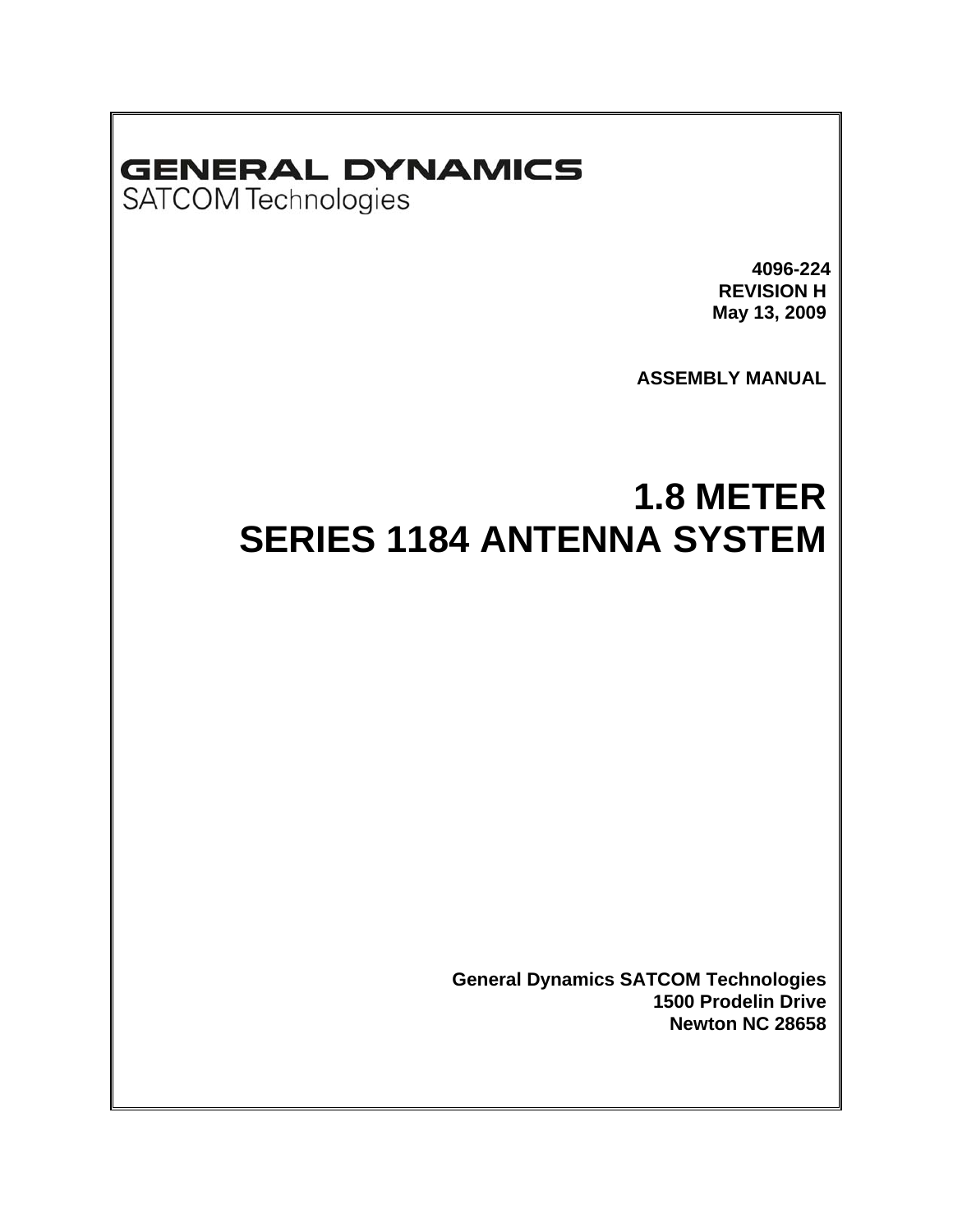$\mathsf I$ 

| <b>1.8 METER SERIES 1184</b><br><b>ANTENNA SYSTEM</b> |                                           |             |                 |  |
|-------------------------------------------------------|-------------------------------------------|-------------|-----------------|--|
| H                                                     | Revised Tool/Torque Table                 | 5/13/09     | <b>RAH</b>      |  |
| G                                                     | Revise Logo                               | 4/16/09     | <b>RAH</b>      |  |
| $\mathsf F$                                           | <b>Revised Address</b>                    | 1/10/02     | <b>RAH</b>      |  |
| E                                                     | Revise HDWE list page 9                   | 11/6/00     | <b>RAH</b>      |  |
| D                                                     | Update                                    | 6/10/97     | <b>PGW</b>      |  |
| C                                                     | Revised parts list table to reflect B.O.M | 1/29/97     | <b>PGW</b>      |  |
| B                                                     | Added revision page                       | 3/10/93     | R.F.            |  |
| REV.                                                  | <b>DESCRIPTION</b>                        | <b>DATE</b> | <b>APPROVED</b> |  |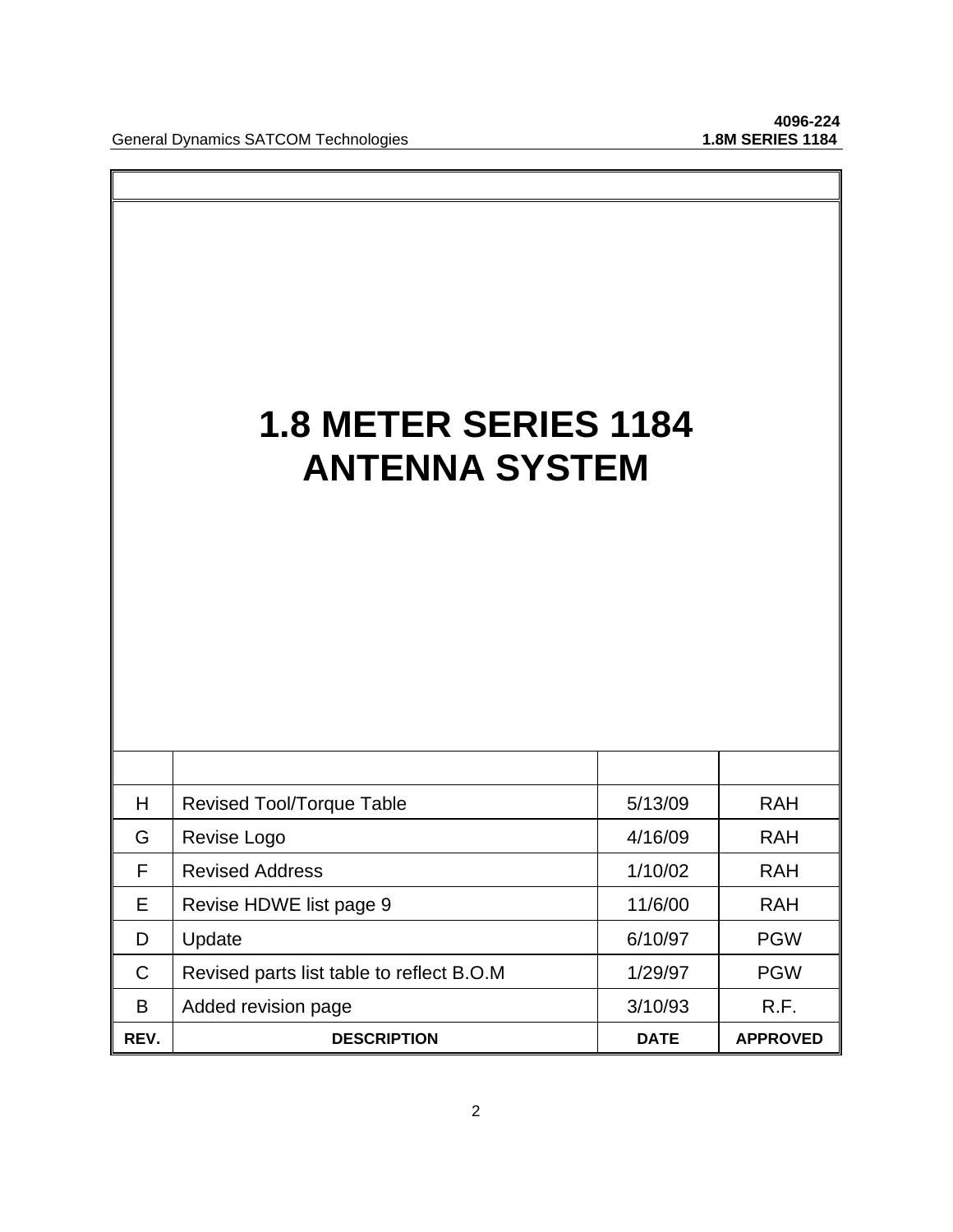# **1.8M SERIES 1184 ANTENNA SYSTEM**

# **TABLE OF CONTENTS**

# **SECTION TITLE**

|              |     | <b>GENERAL INFORMATION</b>             |
|--------------|-----|----------------------------------------|
|              | 1.0 | <b>Introduction</b>                    |
|              | 1.1 | <b>Unpacking And Inspection</b>        |
|              | 1.2 | <b>Freight Damage</b>                  |
|              | 1.3 | <b>Missing Or Damaged Material</b>     |
|              | 1.4 | <b>Suggested Tool List</b>             |
|              | 1.5 | <b>Mechanical Alignment Tools</b>      |
|              | 1.6 | <b>Suggested Mast &amp; Foundation</b> |
| $\mathbf{I}$ |     | <b>ANTENNA SYSTEM</b>                  |
|              | 2.0 | <b>Assembly Procedure</b>              |
| Ш            |     | <b>FEED SUPPORT</b>                    |
|              | 3.0 | <b>Feed Support Installation</b>       |
| IV           |     | <b>ANTENNA POINTING</b>                |
|              | 4.0 | <b>Alignment To Satellite</b>          |
|              | 4.1 | <b>Initial Alignment</b>               |
| V            |     | <b>MAINTENANCE</b>                     |
|              | 5.0 | <b>Maintenance Overview</b>            |
|              | 5.1 | <b>Periodic Inspection</b>             |
|              | 5.2 | <b>Reflector</b>                       |
|              | 5.3 | <b>Mount And Reflector Support</b>     |
|              | 5.4 | <b>Feed And Feed Support</b>           |
|              |     |                                        |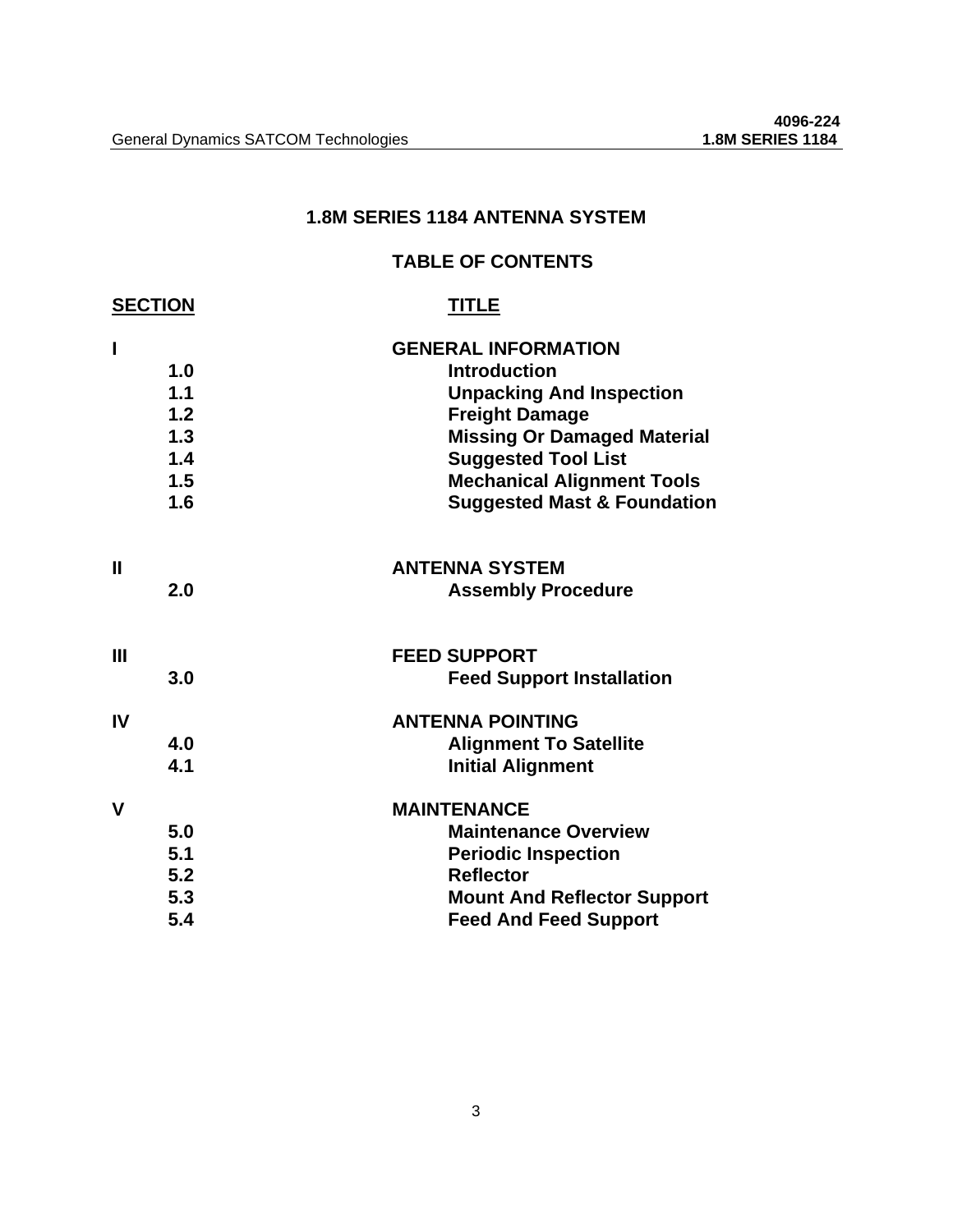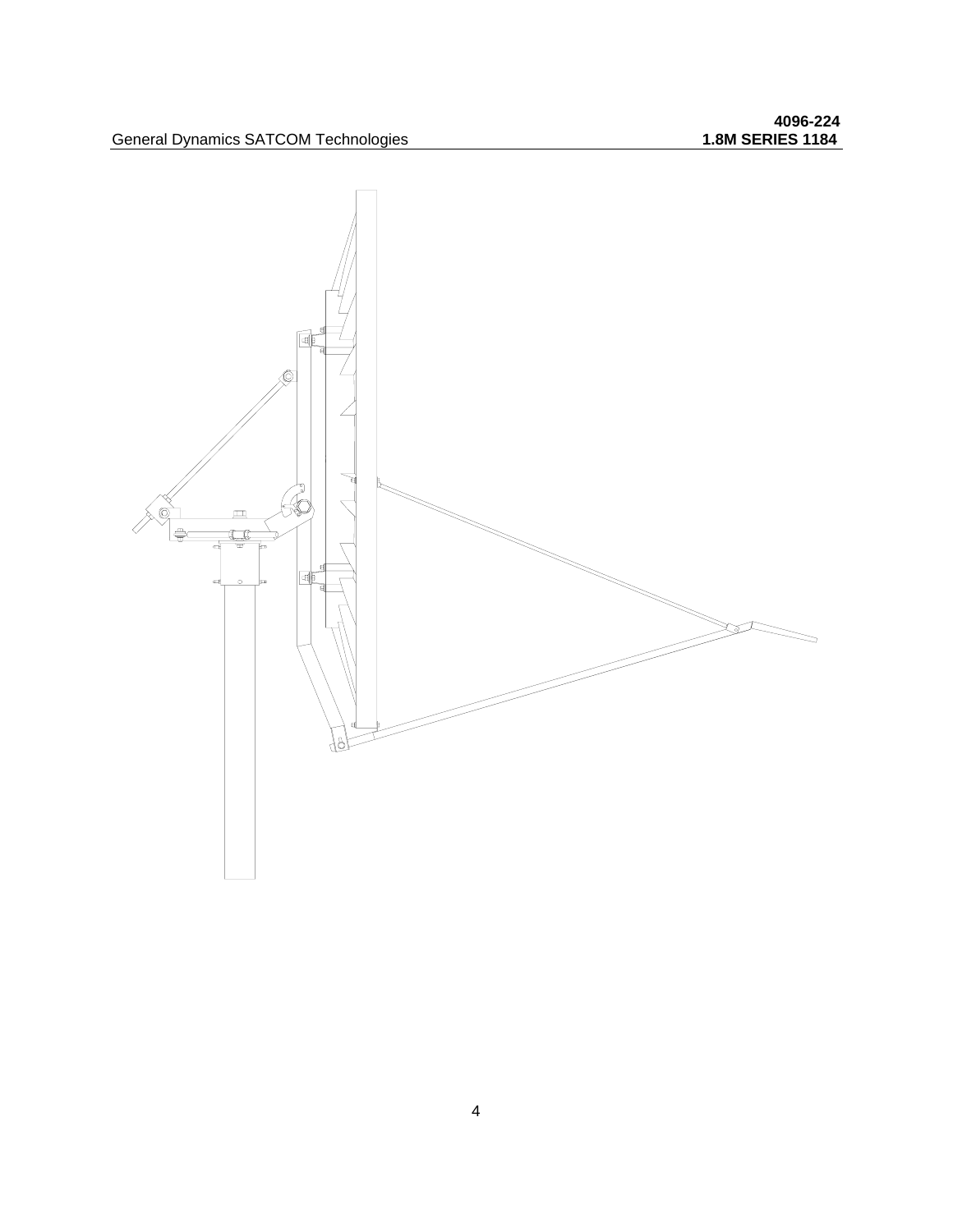### **SECTION I GENERAL INFORMATION**

#### **1.0 Introduction**

 This manual describes the assembly and installation of General Dynamics's 1.8M Rx/Tx offset antenna system with an Az/El mount (series number 1184). The General Dynamics 1.8M is a rugged, reliable antenna system, which will operate in the 11.7 to 12.2 and 14.0 to 14.5 GHz frequency bands for Ku-Band systems and 3.7 to 4.2 and 5.925 to 6.425 GHz frequency bands for C-Band systems with high efficiency and at the same time successfully withstand the effects of the environment.

 These instructions are listed by sections that cover all areas of assembly and installation. Additional sections are included in the manual to provide information on antenna alignment to the satellite and maintenance.

#### **1.1 Unpacking And Inspection**

 The antenna containers should be unpacked and inspected at the earliest date to ensure that all material has been received and is in good condition. A complete packing list for each major component is supplied.

### **1.2 Freight Damage**

Any damage to materials while in transit should be immediately directed to the freight carrier. He will instruct you on matters regarding any freight damage claims.

#### **1.3 Material - Missing Or Damaged**

Any questions regarding missing or damaged materials that is not due to the freight carrier should be directed to General Dynamics's Customer Service Department at:

 **General Dynamics SATCOM Technologies 1500 Prodelin Drive Newton NC 28658**  *USA* USA  **(828) 464-4141**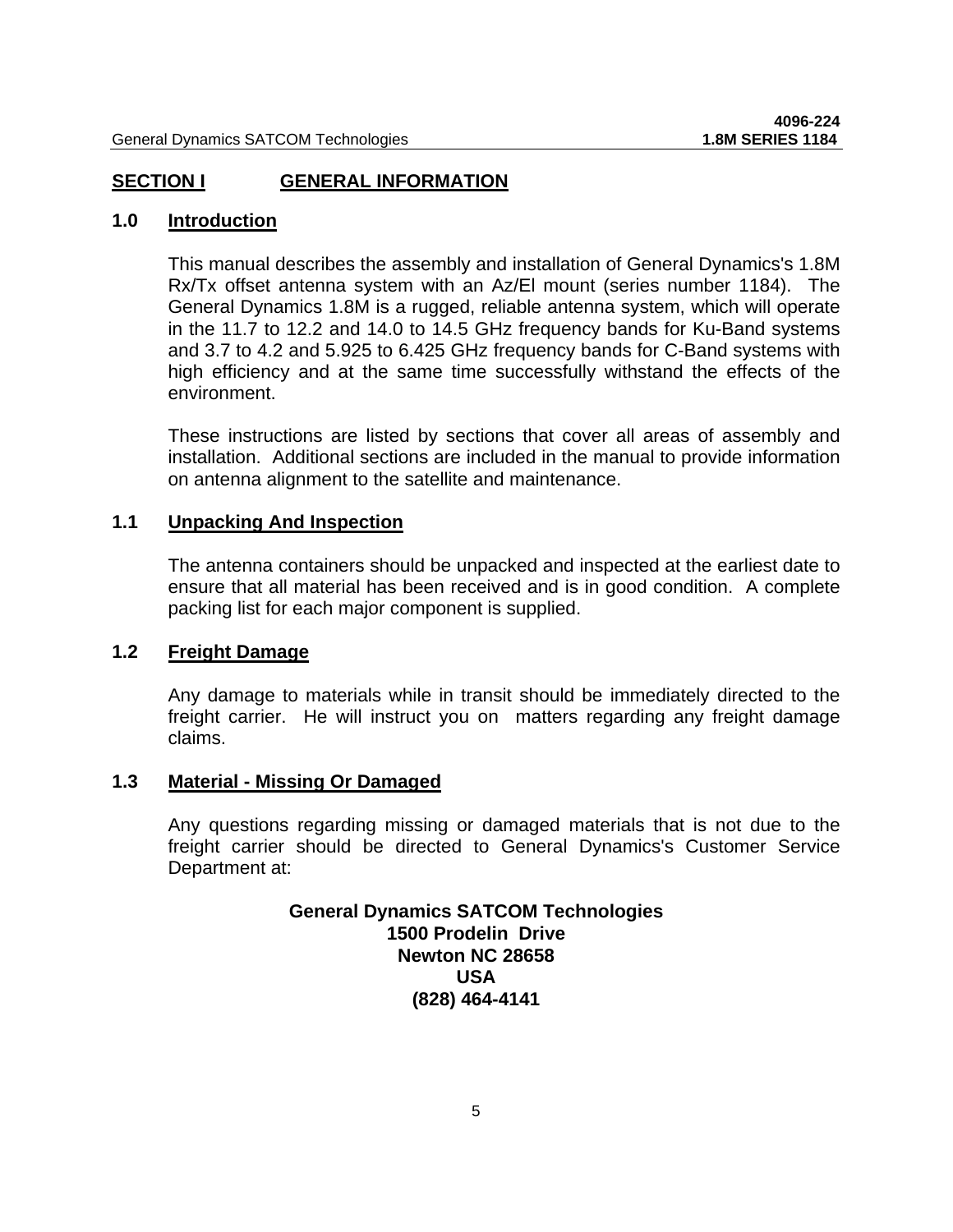# **1.4 Suggested Tool List**

 **The following tools are suggested for the antenna installation.** 

| <b>HARDWARE SIZE</b> | <b>SAE WRENCH</b><br><b>SIZE</b> | <b>METRIC WRENCH</b><br><b>SIZE</b> | <b>MAXIMUM REC.</b><br><b>TORQUE</b>        |
|----------------------|----------------------------------|-------------------------------------|---------------------------------------------|
| #10 SCREW            | 5/16"                            | $7 \text{ mm}$                      | <b>FLATTEN</b><br><b>LOCK WASHERS</b>       |
| <b>5/16" BOLT</b>    | 1/2"                             | 13 mm                               | 12 ft-lbs<br>$(1.66 kg-m)$                  |
| <b>3/8" BOLT</b>     | 9/16"                            | <b>14 mm</b>                        | 20 ft-lbs<br>$(2.80 kg-m)$                  |
| <b>1/2" BOLT</b>     | 3/4"                             | <b>20 mm</b>                        | 45 ft-lbs<br>$(6.20 \text{ kg} - \text{m})$ |
| <b>3/4" NUT</b>      | $1 - 1/8"$                       | <b>28 mm</b>                        | 145 ft- $lbs$<br>$(22.07 kg-m)$             |
| 1" BOLT              | $1 - 1/2"$                       | <b>38 mm</b>                        | 220 ft-lbs<br>$(30.34 kg-m)$                |

# **NOTE: The Minimum Torque applied should not be less than 10% of maximum required torque listed in the table.**

### **1.5 Mechanical Alignment Tools**

The following tools are suggested for the initial alignment to the satellite.

- 1) COMPASS
- 2) INCLINOMETER
- 3) 10" CRESCENT WRENCH
- 4) SCREWDRIVER, STANDARD BLADE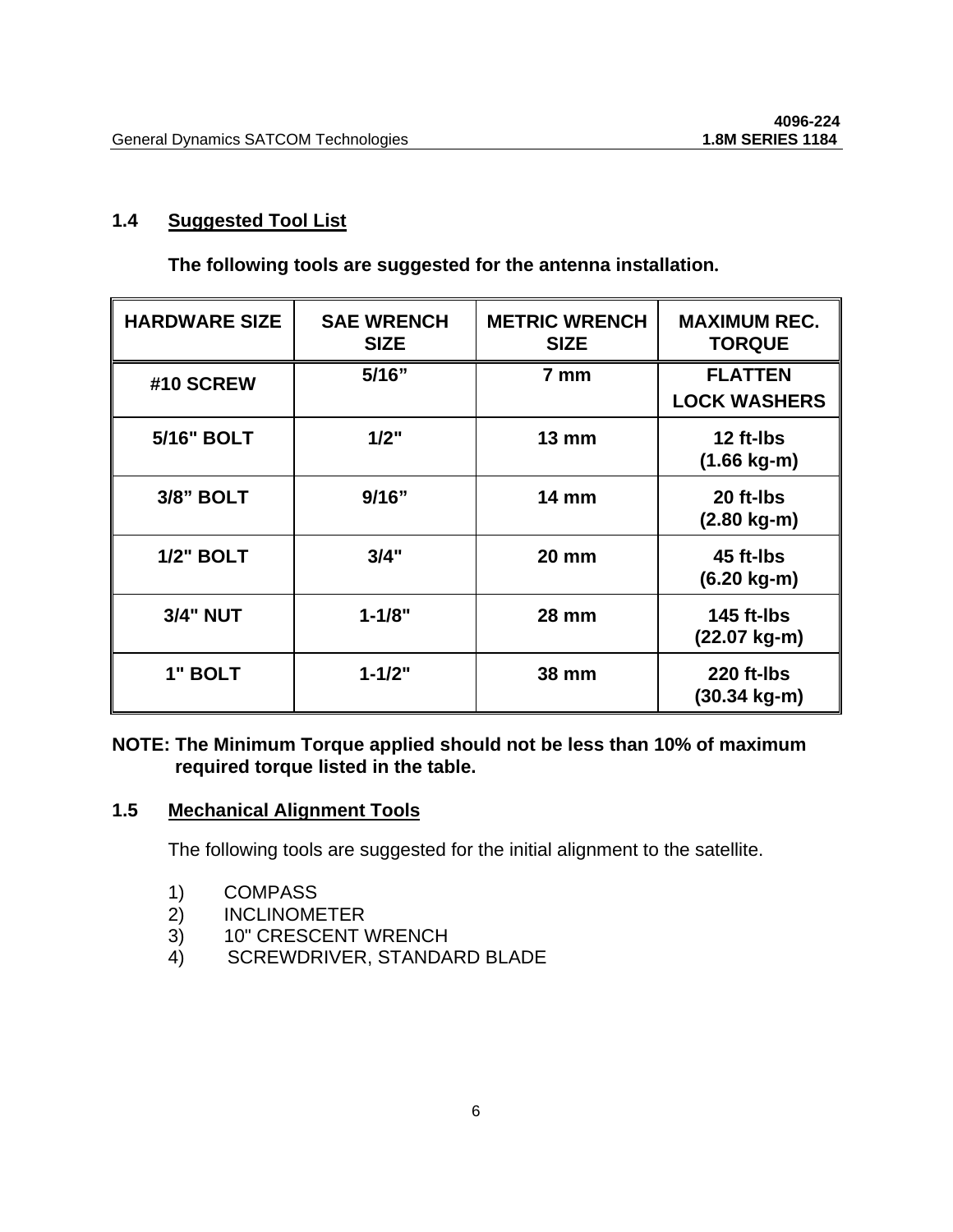#### **1.6 Suggested Mast & Foundation**

The required interface from the foundation to the mount is 3.5" schedule 40 pipe (4.0" or 10.16 cm O.D.). A suggested in-ground foundation is shown in Figure 1.



#### **FIGURE 1.**

#### **NOTES:**

1. 2 x 2 x 1/4 HRS Angle and schedule 40 pipe should conform with ASTM A36 and ASTM A53 Type E and S Grade B.<br>2. All concrete should conform to building code standards and have a

- All concrete should conform to building code standards and have a
- minimum compressive strength of 3000 PSI at 28 days. (Per ACI-318-77)<br>3. Soil bearing capacity should be no less than 2000 PSF.
- 3. Soil bearing capacity should be no less than 2000 PSF.
- 4-. Concrete should be poured against undisturbed soil.<br>5. Allow concrete 24 hours set time before installation of
- 5. Allow concrete 24 hours set time before installation of antenna.<br>6. The antenna should be properly grounded to meet applicable lo The antenna should be properly grounded to meet applicable local codes.
- 7. Minimum depth as shown or extend to local frost line.

8. Foundation meets the design requirements as set forth by the uniform building code. (1982 edition)

**(GENERAL DYNAMICS DOES NOT REPRESENT OR WARRANT THAT ANY PARTICULAR DESIGN OR SIZE OF FOUNDATION IS APPROPRIATE FOR ANY LOCALITY OR EARTH STATION INSTALLATION.)**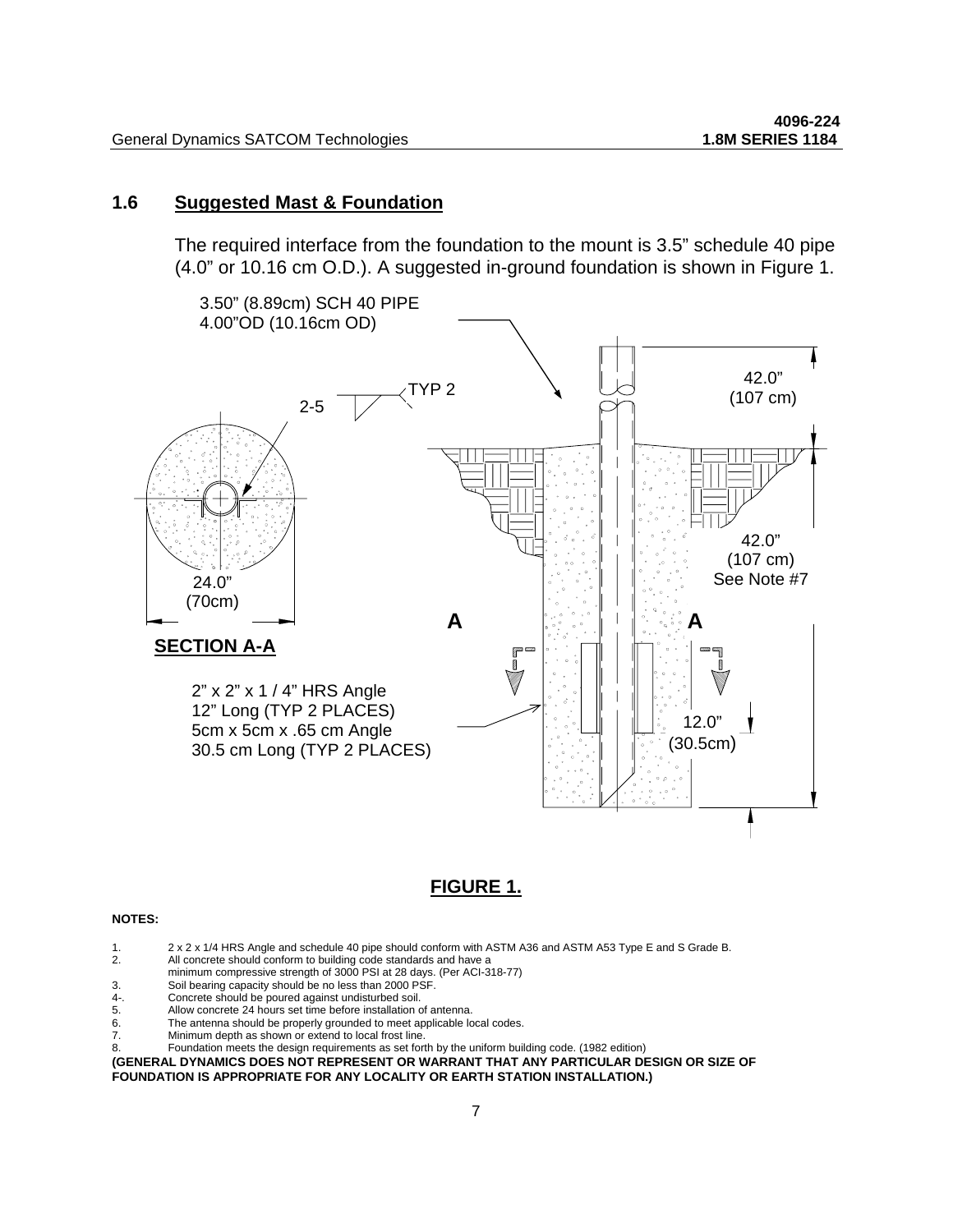# **SECTION II ANTENNA ASSEMBLY**

| <b>PARTS LIST - 1.8M ANTENNA ASSEMBLY</b> |               |                                |                |  |
|-------------------------------------------|---------------|--------------------------------|----------------|--|
| <b>ITEM</b>                               | PART NO.      | <b>DESCRIPTION</b>             | <b>QTY</b>     |  |
| $\mathbf{1}$                              | <b>VARIES</b> | <b>1.8M REFLECTOR</b>          | $\mathbf{1}$   |  |
| $\overline{2}$                            | 0181-276      | AZ/EL POSITIONER ASSEMBLY      | $\mathbf 1$    |  |
| 3                                         | 0181-246      | <b>REFLECTOR SUPPORT TUBE</b>  | $\mathbf 1$    |  |
| $\overline{4}$                            | 0211-417      | <b>REFLECTOR CROSS ARMS</b>    | $\overline{2}$ |  |
| 5                                         | 0159-220      | #10 SPACER                     | $\overline{2}$ |  |
| 6                                         | 0156-572      | <b>ELEVATION MARKING PLATE</b> | 1              |  |
| $\overline{7}$                            | 0211-497      | <b>ELEVATION POINTER</b>       | $\mathbf 1$    |  |
| 8                                         | 8043-014      | 1/2" x 1.50" CARRIAGE BOLT     | $\overline{4}$ |  |
|                                           |               |                                |                |  |
| 9                                         | 8104-007      | $1/2$ " HEX NUT                | $\overline{4}$ |  |
| 10                                        | 8202-043      | 1/2" LOCK WASHER               | $\overline{4}$ |  |
| 11                                        | 8201-043      | 1/2" WASHER                    | $\overline{4}$ |  |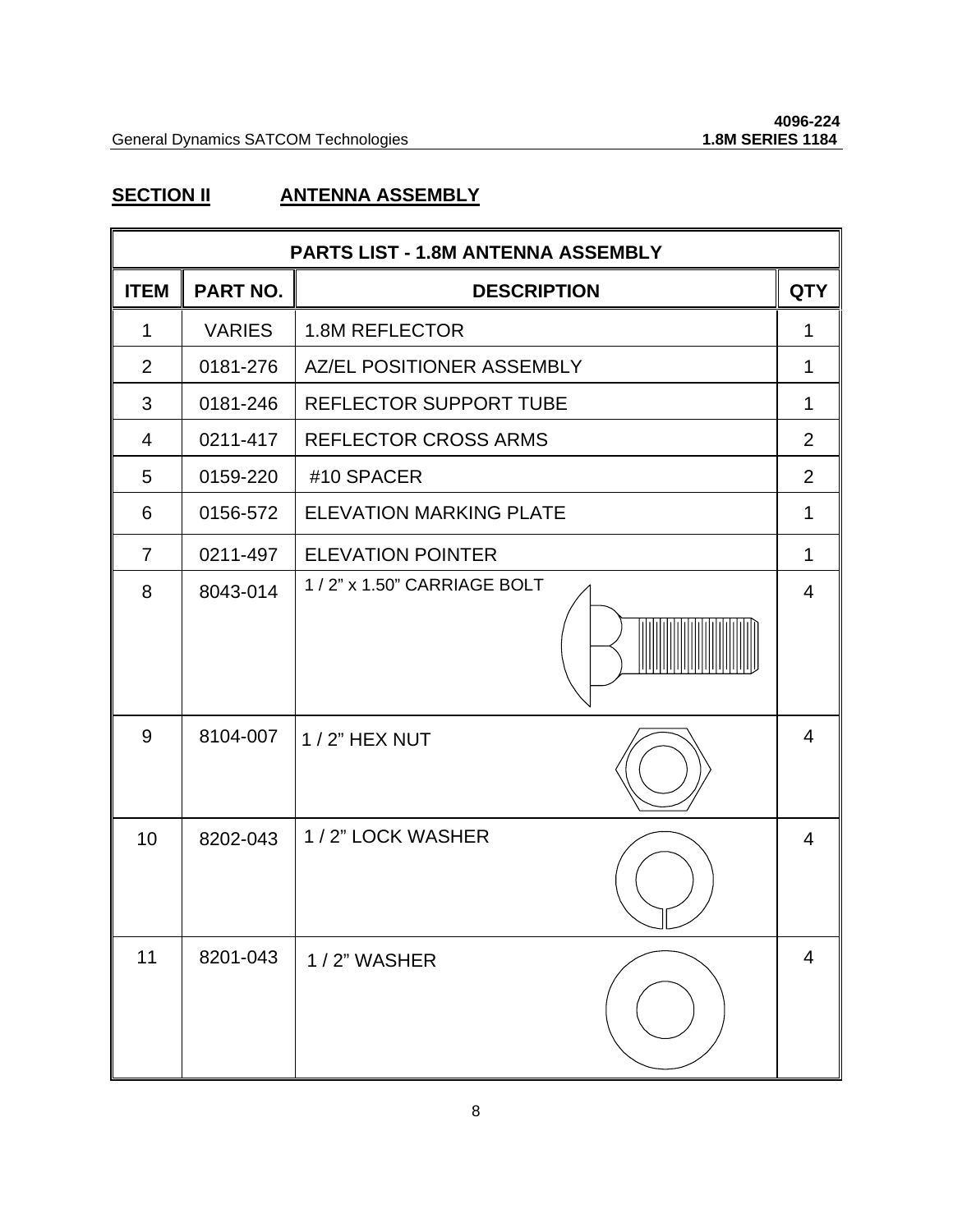| <b>PARTS LIST - CONTINUED</b> |          |                      |                |  |
|-------------------------------|----------|----------------------|----------------|--|
| <b>ITEM</b>                   | PART NO. | <b>DESCRIPTION</b>   | <b>QTY</b>     |  |
| 12                            | 8032-036 | 3/8" x 4.5" HEX BOLT | $\overline{4}$ |  |
| 13                            | 8032-040 | 3/8" x 5.0" HEX BOLT | 4              |  |
| 14                            | 8102-007 | 3 / 8" HEX NUT       | 8              |  |
| 15                            | 8202-042 | 3/8" LOCK WASHER     | 8              |  |
| 16                            | 8201-042 | 3 / 8" WASHER        | 8              |  |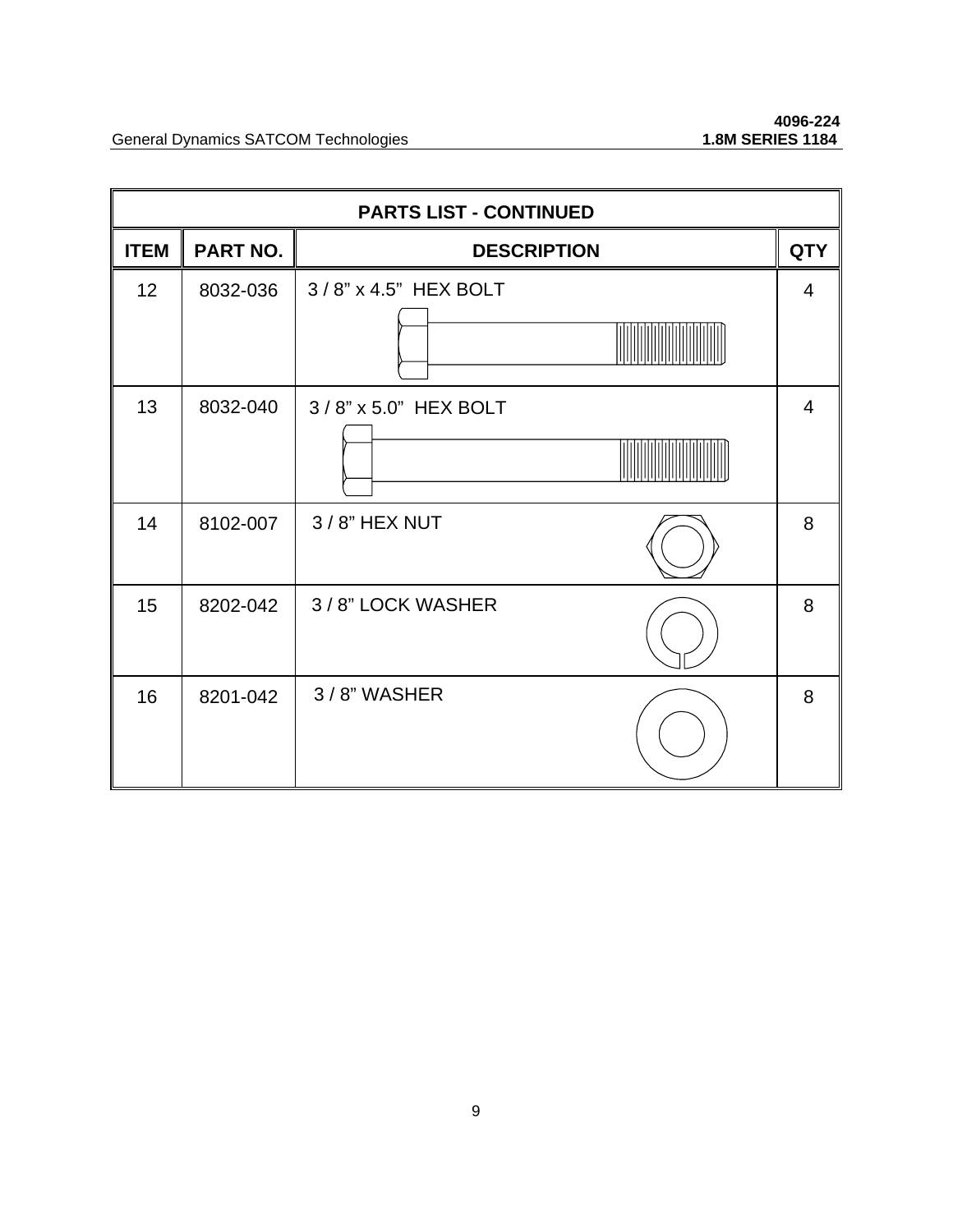# **CAUTION: During the assembly procedure, the sequence of instructions must be followed. DO NOT TIGHTEN ANY HARDWARE UNTIL INSTRUCTED.**

#### **2.0 Assembly Overview**

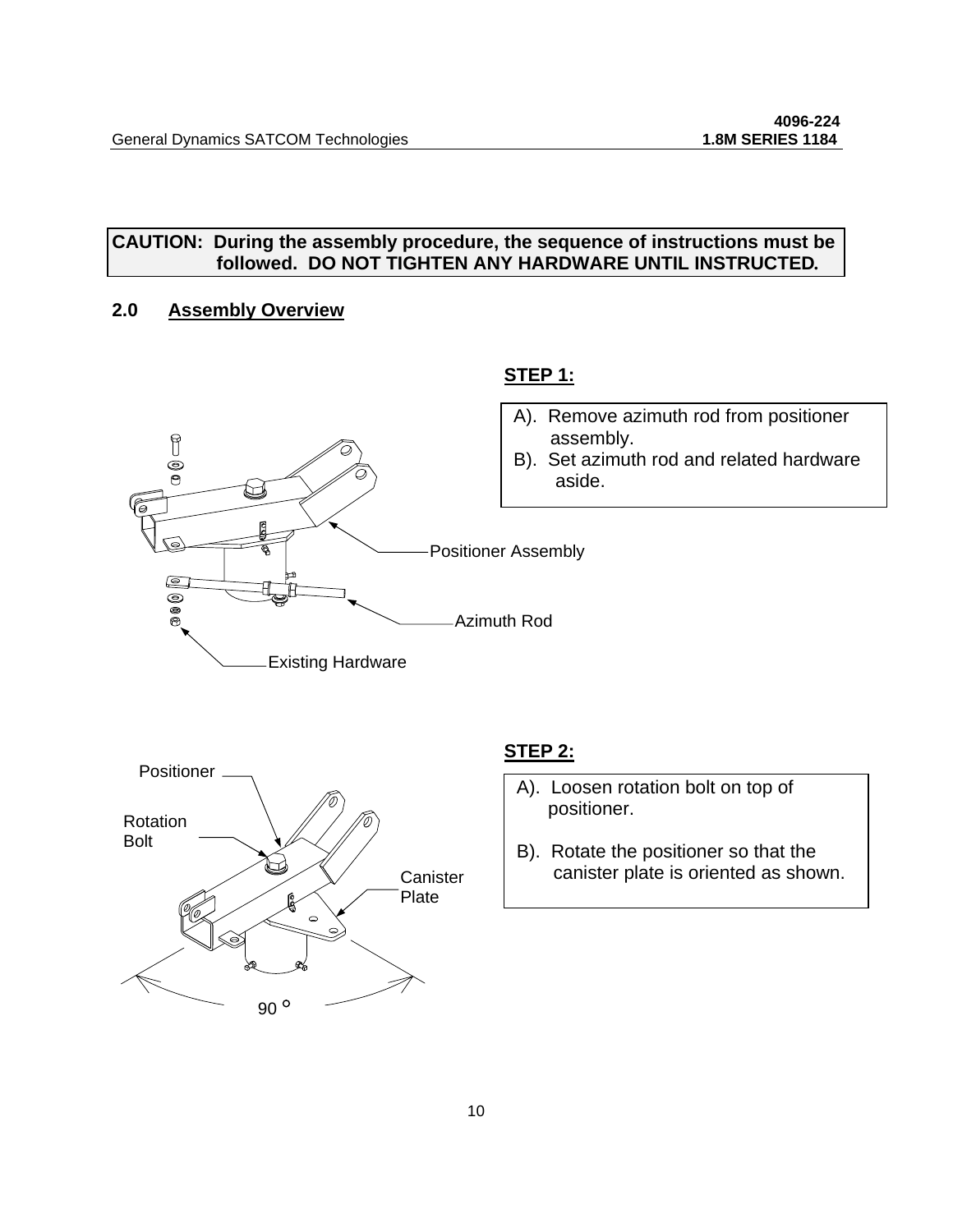**General Dynamics SATCOM Technologies** 





- A). Place positioner assembly onto mast pipe.
- B). Orient the positioner assembly approximately towards the center of the satellite orbital arc to within  $+/- 10$ <sup>o</sup> as shown.
- C). Securely tighten [8] canister screws. Note: A grounding cable (if required) can be attached to any of the canister screws.
- D). Tighten [8] lock nuts against canister.

## **STEP 4:**

- A). Locate azimuth rod (step 1.) and loosen the 3 / 4" nuts to allow movement of the azimuth tube.
- B). Remove 1 / 2" hardware from azimuth tube and set aside.



## **STEP 5:**

- A). Locate end hole on canister plate.
- B). Position azimuth tube in hole and secure with 1 / 2" hardware from step 4.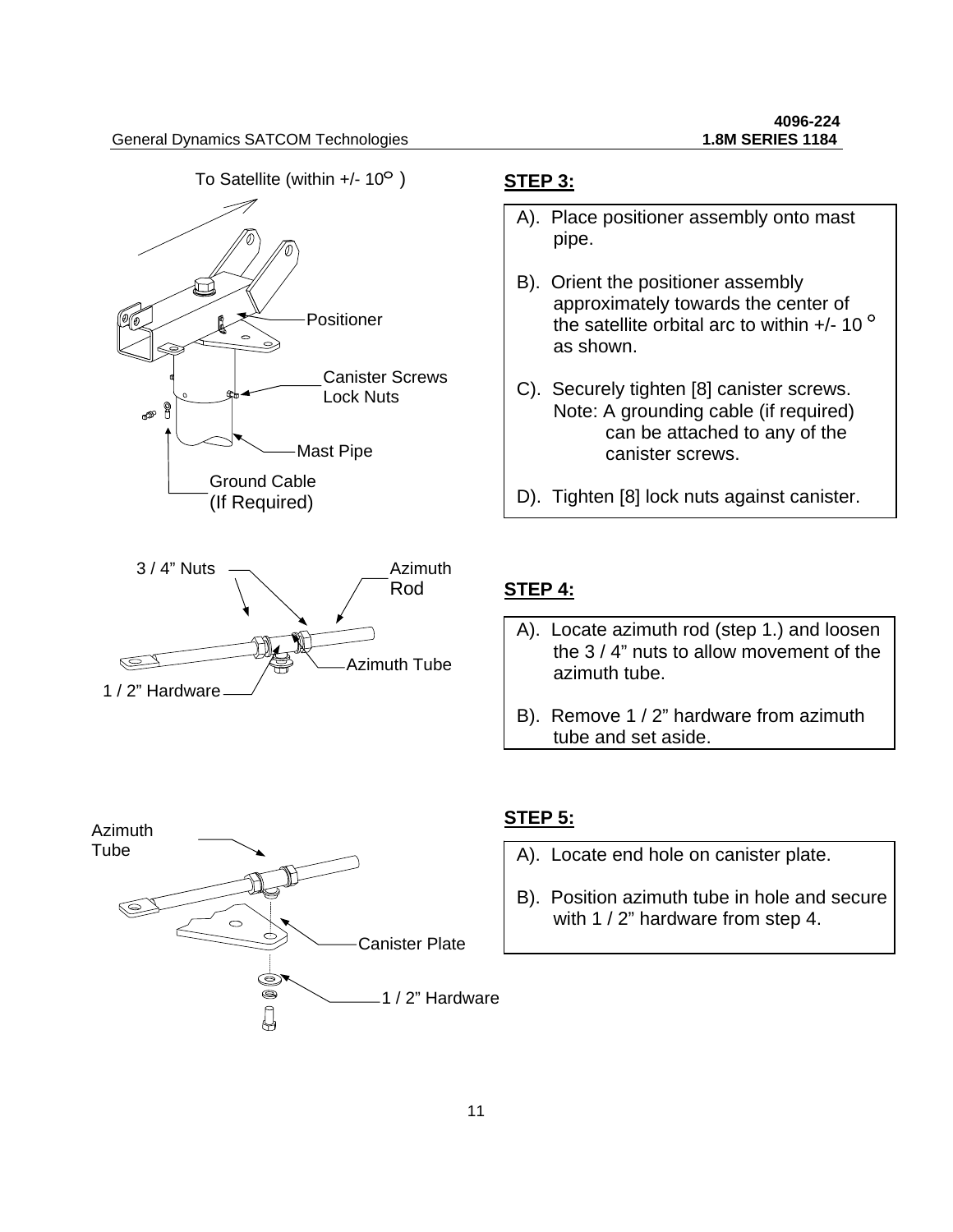#### **General Dynamics SATCOM Technologies**







- A). Rotate azimuth rod or the positioner so that the hole in the azimuth rod and the hole in the tab on the side of the positioner are lined up.
- B). Secure the azimuth rod to the positioner with the 1 / 2" hardware removed in step1.
- C). Lightly tighten all of the azimuth adjustment hardware at this time.

#### **STEP 7:**

- A). Remove 1" hardware form the reflector support tube.
- B). Remove 1 / 2" hardware from the elevation adjustment block and set aside.

# **STEP 8:**

- A). Place the reflector support tube in between the large tabs on the positioner as shown.
- B). Line up the holes on the tabs with the holes in the reflector support tube.
- C). Secure the support tube to the positioner with the 1" hardware.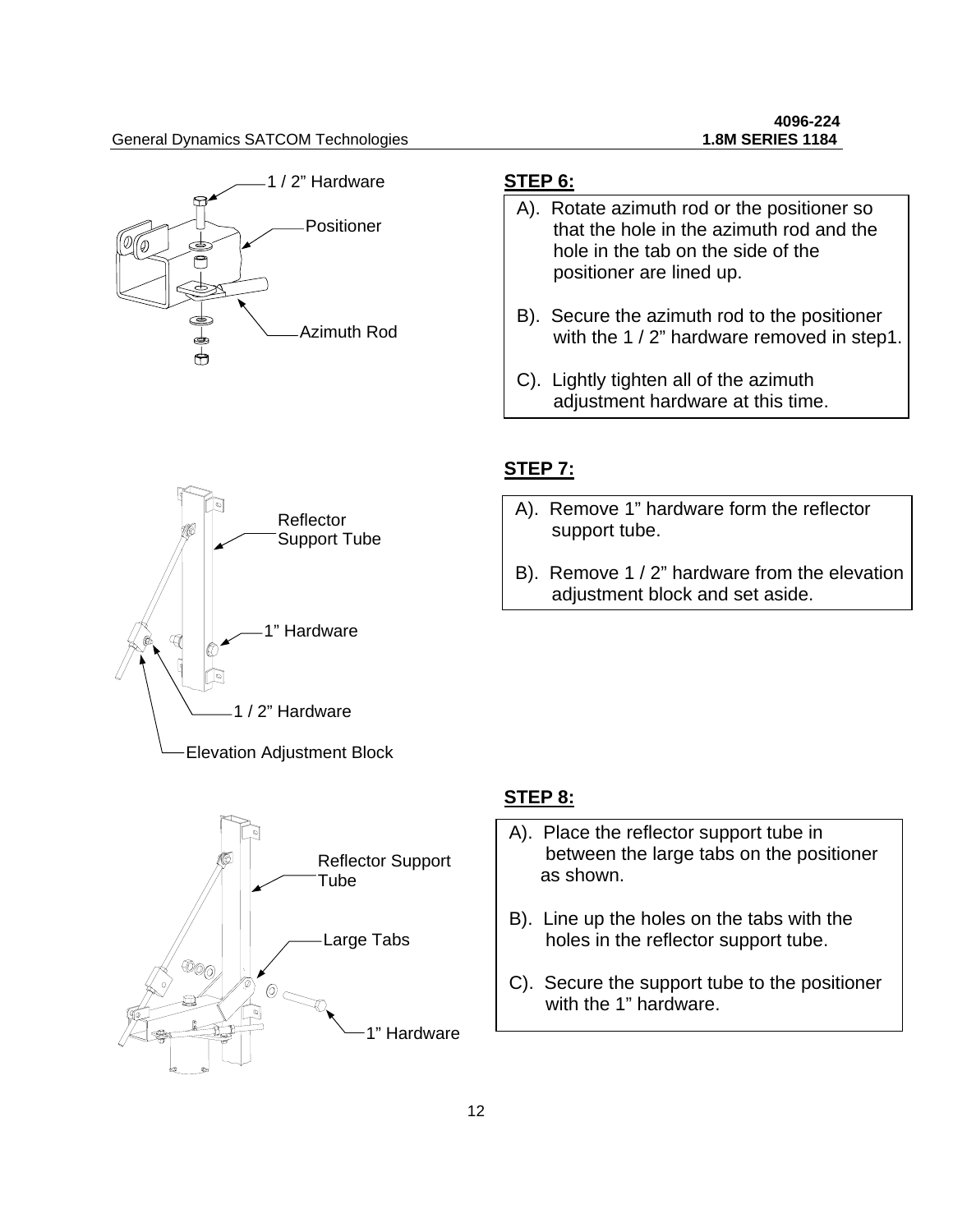Elevation Rod Elevation Block 1 / 2" Nuts

# **STEP 9:**

- A). Loosen 1 / 2" nuts on elevation rod to allow movement of the elevation block.
- B). Slide elevation block down the elevation rod and position the block in between the small tabs on the positioner so that the holes in both block and tabs are aligned.



# **STEP 10:**

 A). Secure elevation block to positioner with 1 / 2" hardware set aside in step 7



- A). Remove (2) #10 screws and washers from reflector support tube.
- B). Attach elevation marking plate (item 6) to support tube as shown with spacers (item 5) and #10 hardware. Note placement of spacers (item 5).
- C). Tighten only until lockwashers are flattened.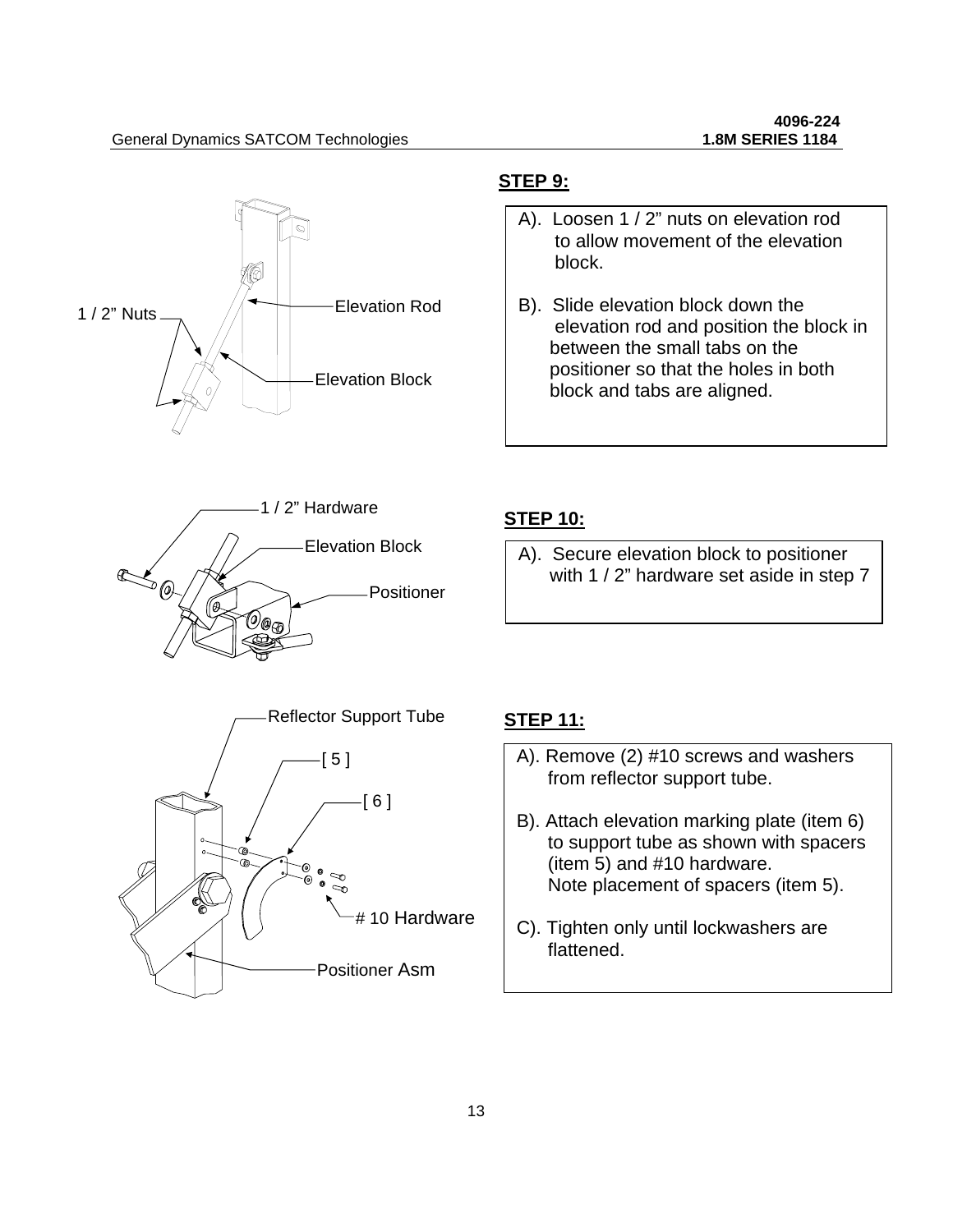

# **STEP 12:**

- A). Remove (2) #10 screws and washers from positioner assembly tab.
- B). Attach elevation pointer (item 7) to tab as shown with # 10 hardware.
- C). Tighten only until lockwashers are flattened.



# **STEP 13:**

 A). Attach reflector cross arms to the reflector support tube with 1 / 2" hardware ( items: 8,9,10,11). Do not tighten.

> Note the orientation of reflector mounting holes, the inner most holes on the cross arm flanges will be to the top and the bottom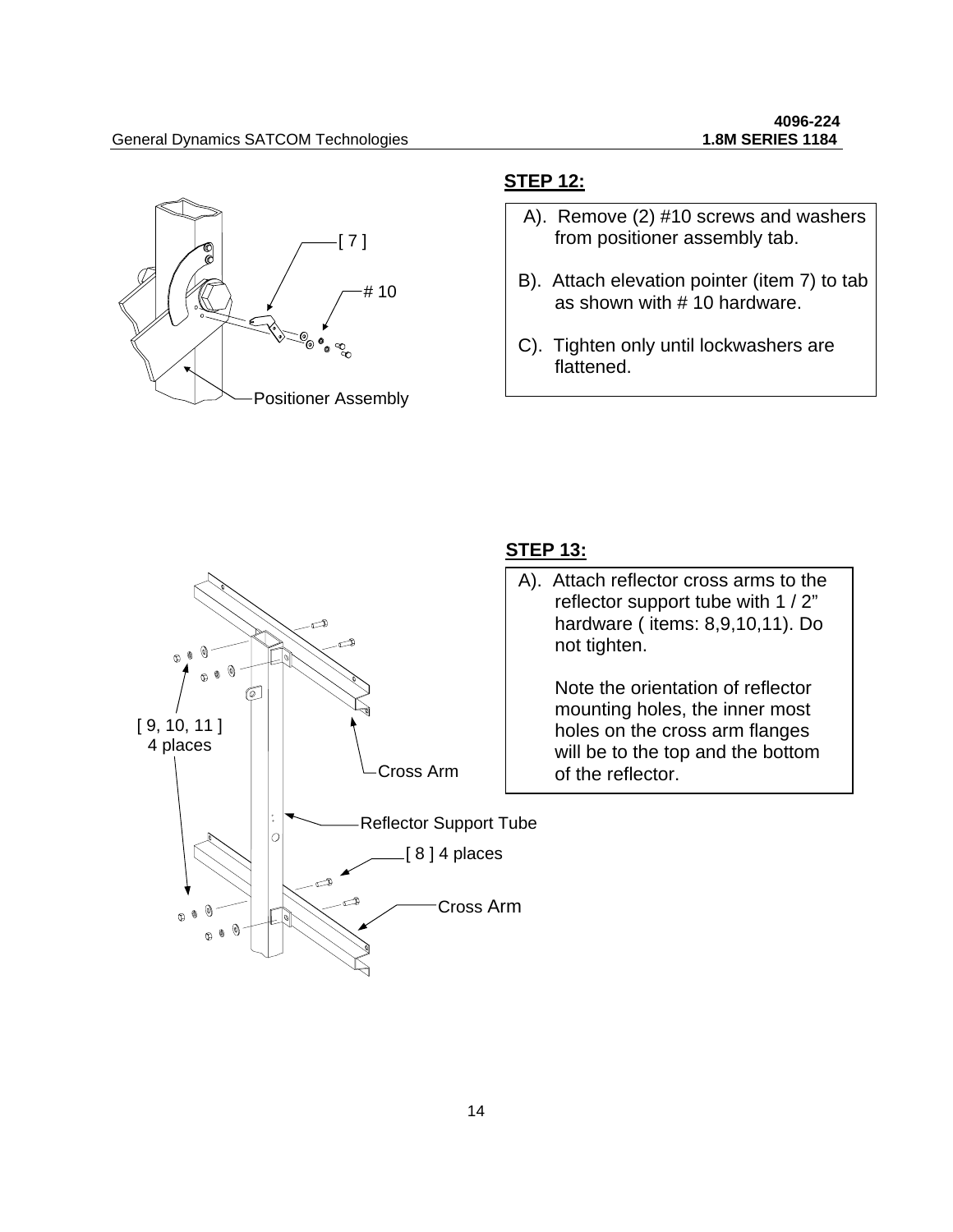

 A). Locate the top of the reflector and insert (2) 5" bolts ( item 13 ) thru top two inner most holes on face of reflector as shown.



Reflector Support Tube

( BOTTOM )

- A). With a person on each side of the reflector, lift the reflector up.
- B). Position the reflector so that the (2) bolts (step 14) pass thru the two inner holes in the top cross arm.
- C). Loosely attach 3/8 " hardware (items,14,15,16). **Note:** the reflector is fully supported at this time.
- D). Insert the (2) remaining 5" bolts (item 13) thru the remaining two holes on top of reflector.
- E). Insert the (4) 4.5" bolts (item 12) thru the four bottom holes in reflector.
- F). Secure with (items 14, 15, 16).
- G). Using the torque specifications on page 6, tighten all reflector and mount hardware, with the exception of the 1 / 2" carriage bolts (they will be tightened in section III)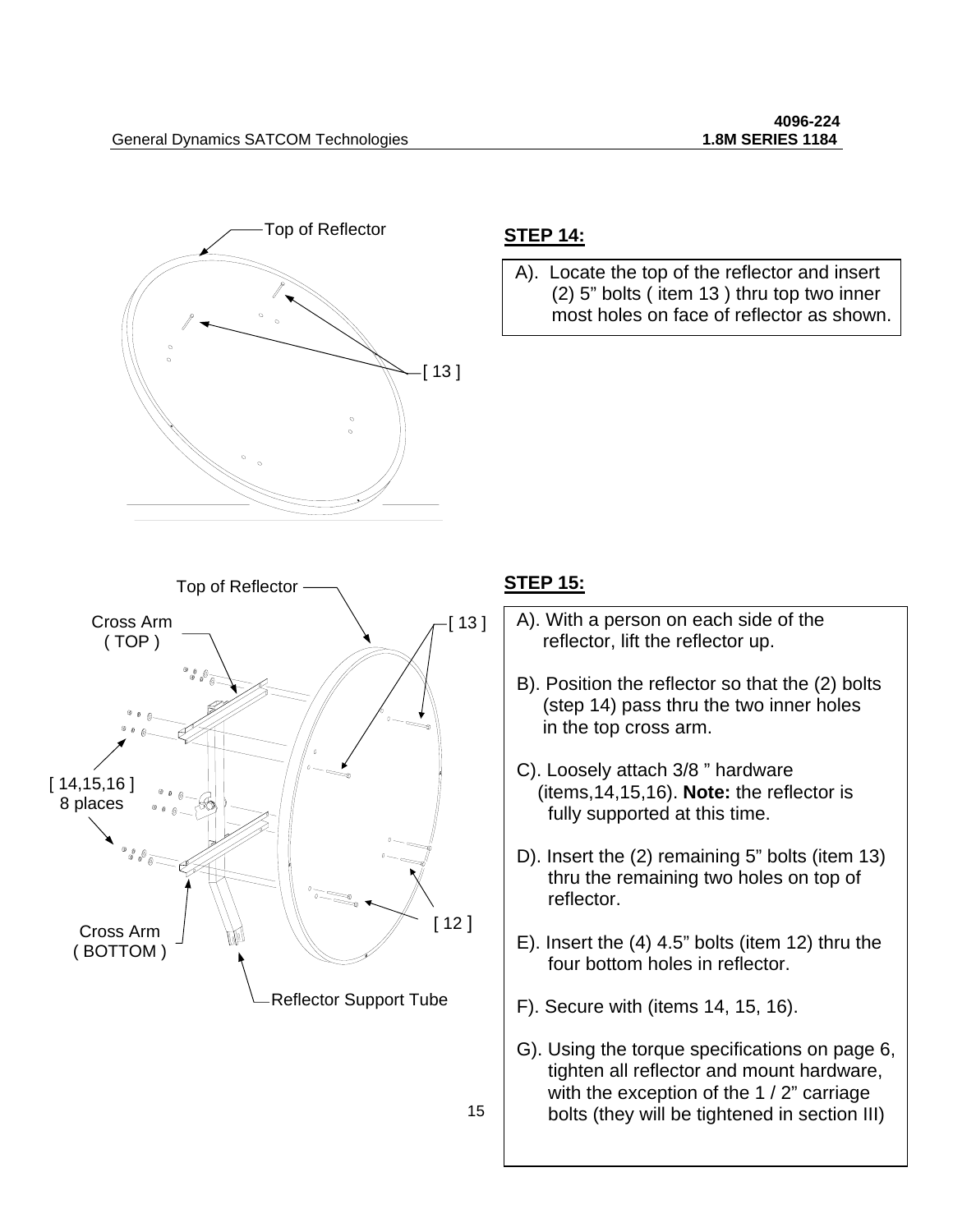# **SECTION III FEED SUPPORT ASSEMBLY**

 **These instructions are intended as a general reference for feed support assembly. If your antenna system has specific feed or feed support installation instructions, please refer to them at this time.** 

| PARTS LIST - 1.8M FEED SUPPORT |               |                              |                |  |
|--------------------------------|---------------|------------------------------|----------------|--|
| <b>ITEM NO.</b>                | PART NO.      | <b>DESCRIPTION</b>           | <b>QTY</b>     |  |
| $\mathbf 1$                    | <b>VARIES</b> | Feed Rod                     | $\overline{2}$ |  |
| $\overline{2}$                 | <b>VARIES</b> | <b>Feed Support Tube</b>     | $\mathbf{1}$   |  |
| 3                              | 8031-030      | 5 / 16" x 3.75" Bolt         | 3              |  |
|                                |               |                              |                |  |
| $\overline{\mathcal{A}}$       | 8031-026      | 5 / 16" x 3.25" Bolt         | 1              |  |
|                                |               |                              |                |  |
| 5                              | 8201-041      | 5 / 16" Flatwasher           | 10             |  |
| 6                              | 8202-041      | 5 / 16" Lock Washer          | 6              |  |
| $\overline{7}$                 | 8101-009      | 5 / 16" Hex Nut              | 6              |  |
| 8                              | 8038-006      | 5 / 16" x .75" Carriage Bolt | $\overline{2}$ |  |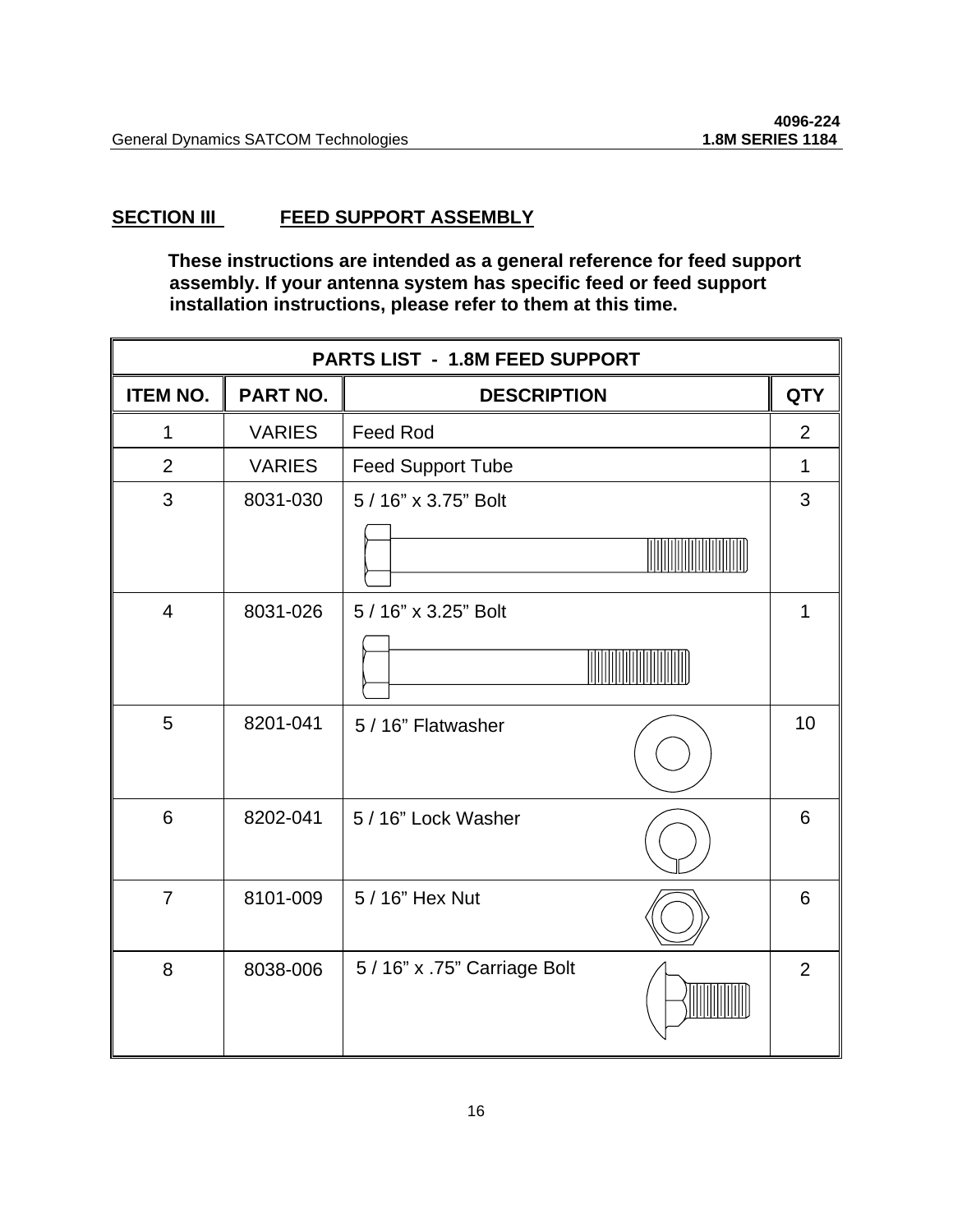# **CAUTION:** During the assembly procedure, the sequence of instructions must be followed**.** *Do Not Tighten Any Hardware Until Instructed.*  Refer to the feed support parts list and the steps shown below**.**



# **STEP 1:**

 A). Attach right and left feed rods to the reflector with (items 3, 6, 7 ) and with (2) of ( item 5 ). See Figure 2 and Detail A.

## **STEP 2:**



- A). Before attaching the feed support, sight the bottom of the reflector with the reflector support tube, to be sure the reflector is centered. If not, move the reflector left or right along the crossarms. See Figure 3.
- B). Loosely mount the bottom of the feed support to the reflector support tube with (2) of ( items 8, 5, 6, 7 ).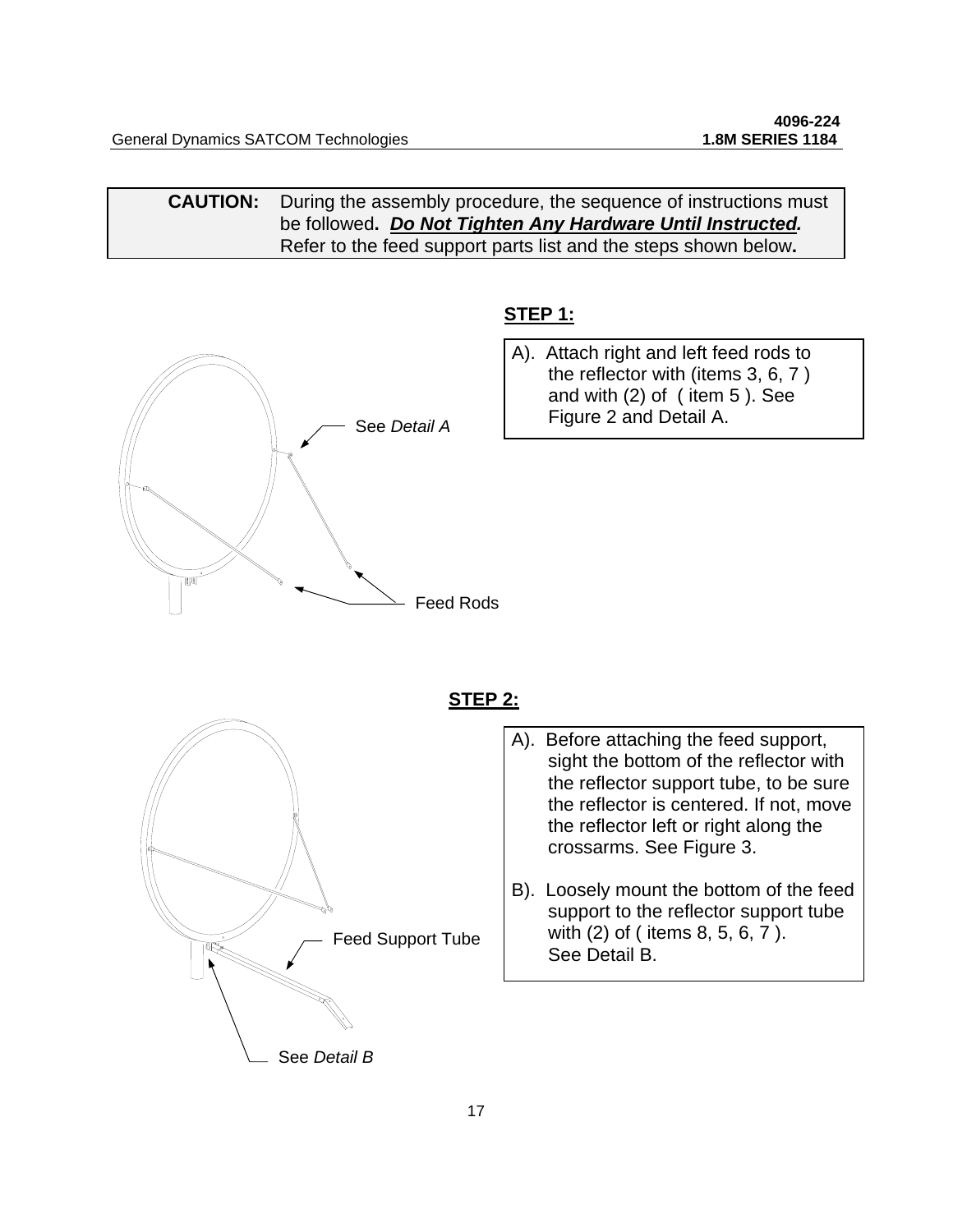

### **STEP 3:**

- A). Attach feed support to the bottom of the reflector with ( items 3, 6, 7 ) and (2) of ( item 5 ). See Detail C.
- B). Connect the feed rods to the end of the feed support with (items 4, 6, 7) and (2) of ( item 5 ). See detail D
- C). Tighten the 1 / 2" carriage bolts to the reflector crossarms using the required torque specs on page 6.
- D). Tighten all feed assembly hardware using the required torque specs on page 6.



**FIGURE 2**

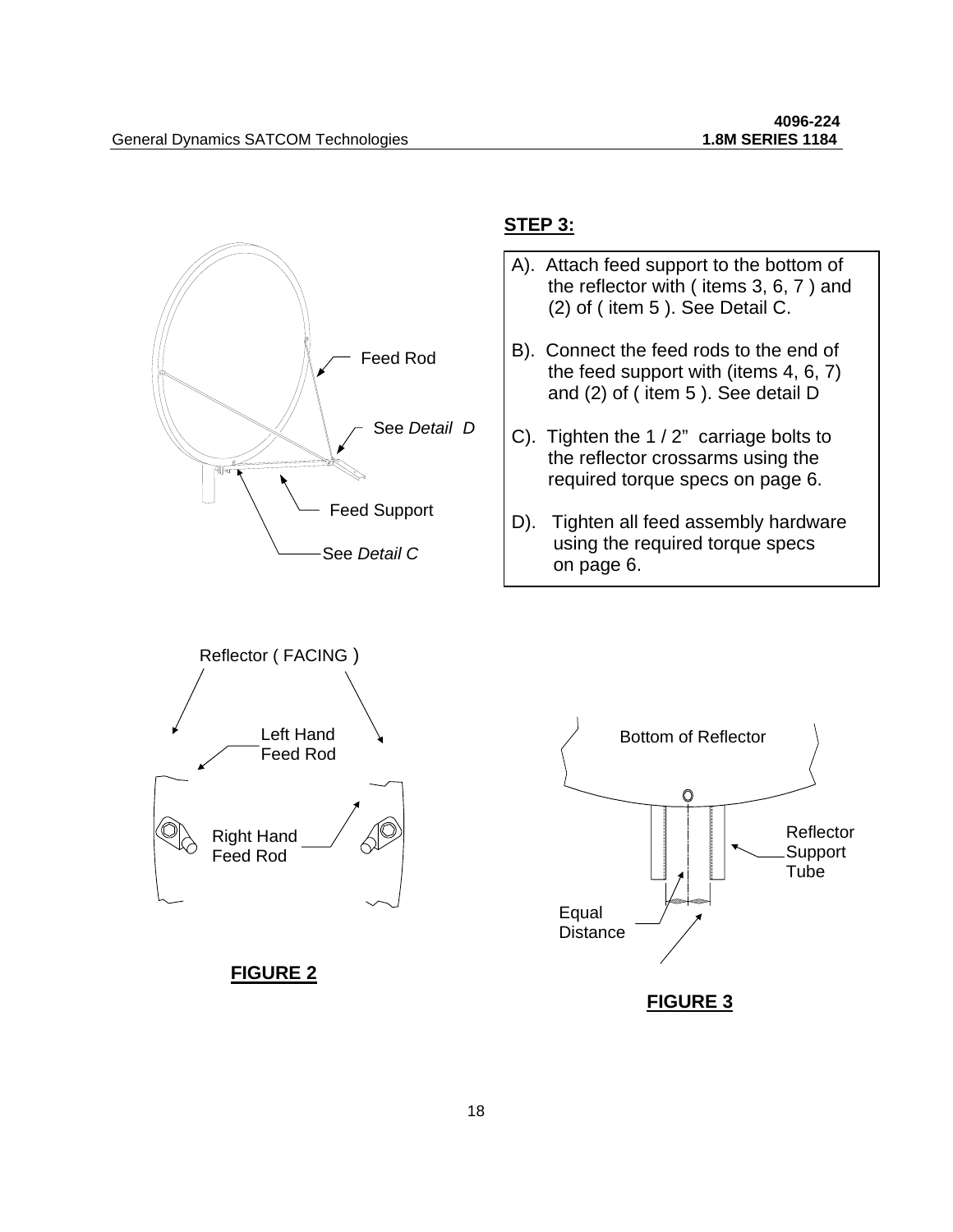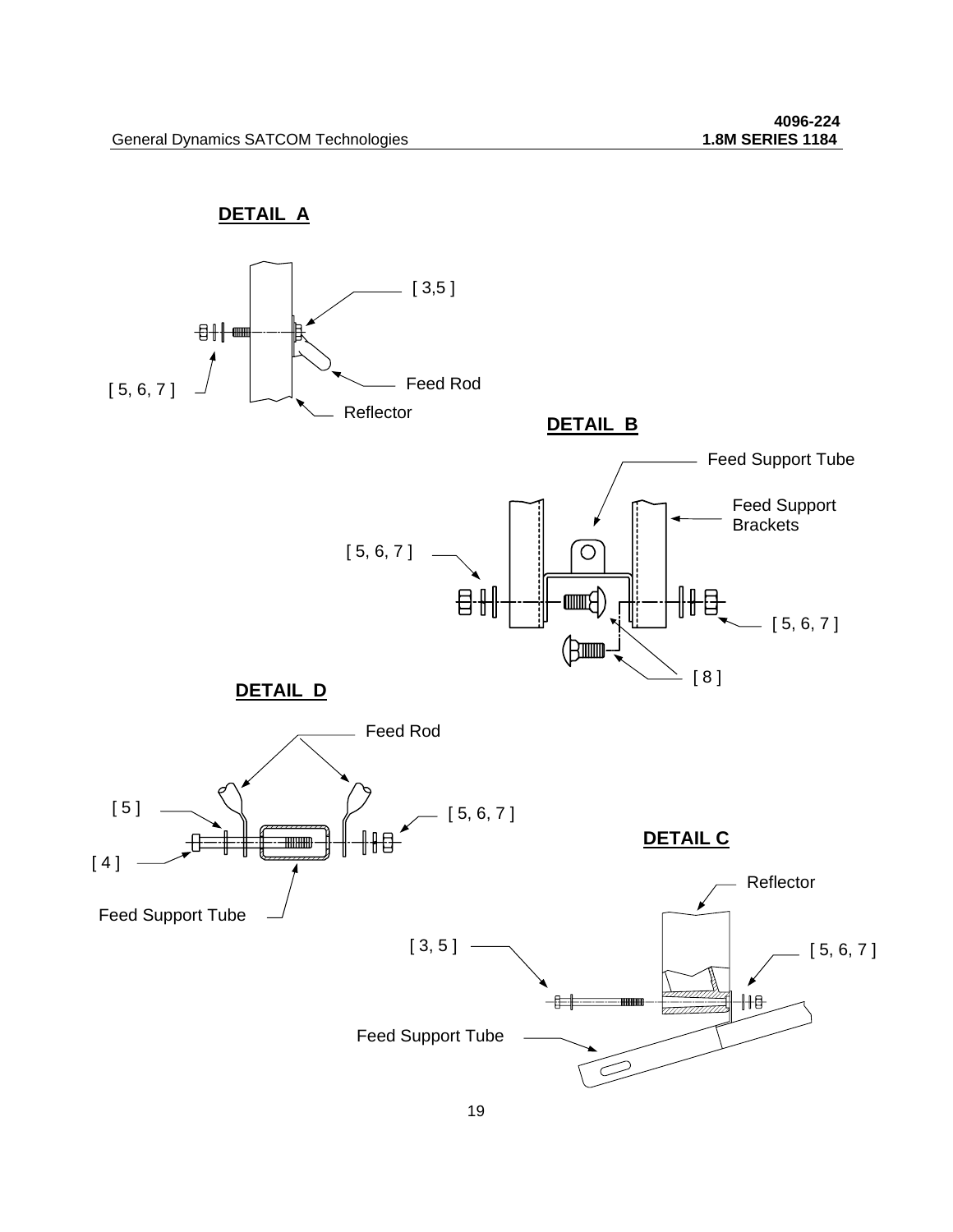# **SECTION IV ANTENNA POINTING**

#### **4.0 Alignment To Satellite**

 General Dynamics's 1.8 meter Az/El mount requires that the antenna be aligned to the satellite orbital arc initially by a trained installer, after which, any future repointing to a second satellite can be accomplished quickly and easily by anyone with a minimum of tools and instruction.

### **4.1 Initial Alignment**

The 1.8 meter offset reflector contains a  $22.3^\circ$  elevation offset look angle. Therefore, when the reflector aperture is perpendicular to the ground, the antenna is actually looking 22.3 $^{\circ}$  in elevation.

- 1) Aligning to primary satellite: Attach the inclinometer to the reflector support ring as shown in figure 4. This surface compensates for the  $22.3^\circ$  offset in the reflector, therefore a direct reading can be taken.
- 2) Raise or lower the antenna to find the desired elevation by turning the 3/4" nuts located at the elevation block. Position the top nut so that it will not interfere with adjustment. Turn the bottom nut clockwise to increase elevation and counterclockwise to decrease elevation.
- 3) After the correct elevation angle is set, rotate the antenna in azimuth by turning the 3/4" nuts located at the azimuth adjustment tube. Turn the front (near reflector) nut to decrease azimuth angle and the back nut to increase azimuth angle. Rotate azimuth until a signal is reached.
- 4) Peak the antenna signal by fine adjustments made in both azimuth and elevation.
- 5) Tighten the four (4) 3/4" nuts used for adjustments.
- 6) Mark satellite location: Locate the azimuth and elevation pointers, you will find a small hole in the end of the pointers, mark the canister plate and the elevation plate to identify the satellite location.
- 7) Aligning to secondary satellite: Loosen the 3/4" nuts on the azimuth adjustment rod, using the compass rotate the antenna in azimuth to the next satellite. Snug the 3/4" azimuth nuts at this time.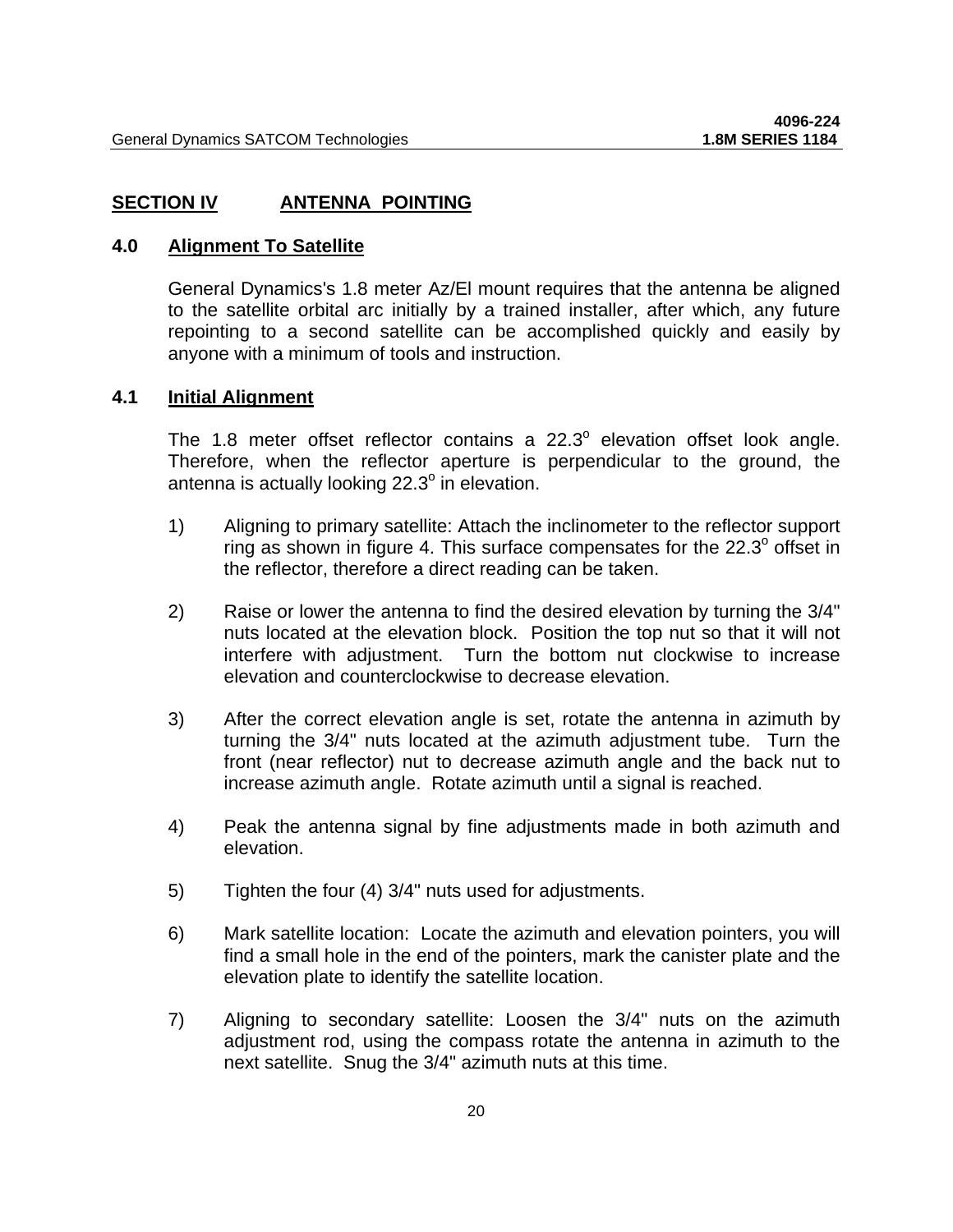- 8) Loosen the 3/4" nuts on the elevation adjustment rod, place inclinometer on the angled reflector support tube, raise or lower the antenna to the new elevation. Snug the 3/4" elevation nuts at this time.
- 9) Peak the antenna signal by fine adjustments made in both azimuth and elevation.
- 10) Repeat step 6 for marking satellite location.
- 11) Return antenna to primary satellite by aligning azimuth and elevation pointers with the marks made in step #6. Tighten all adjustment hardware.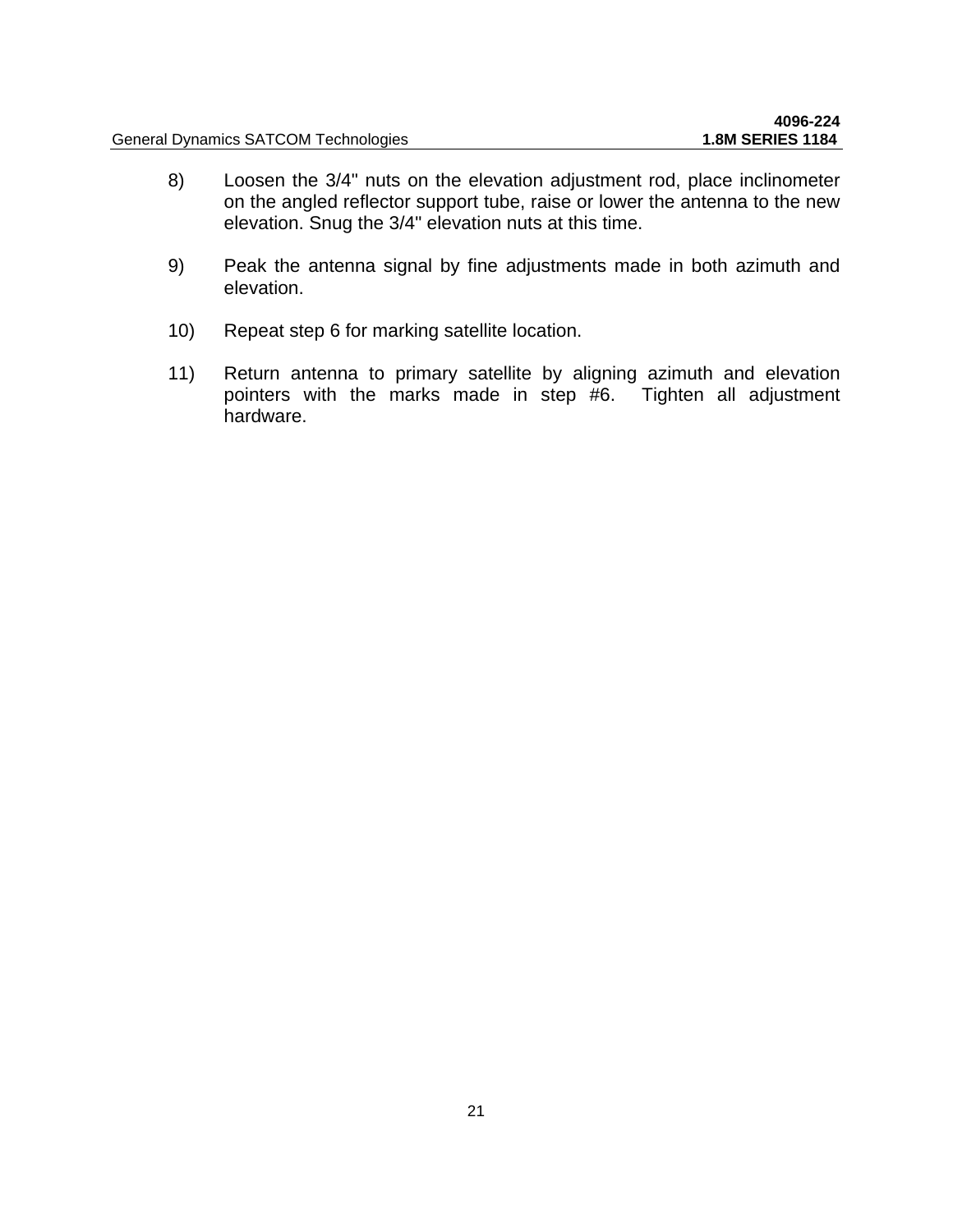

# **FIGURE 4**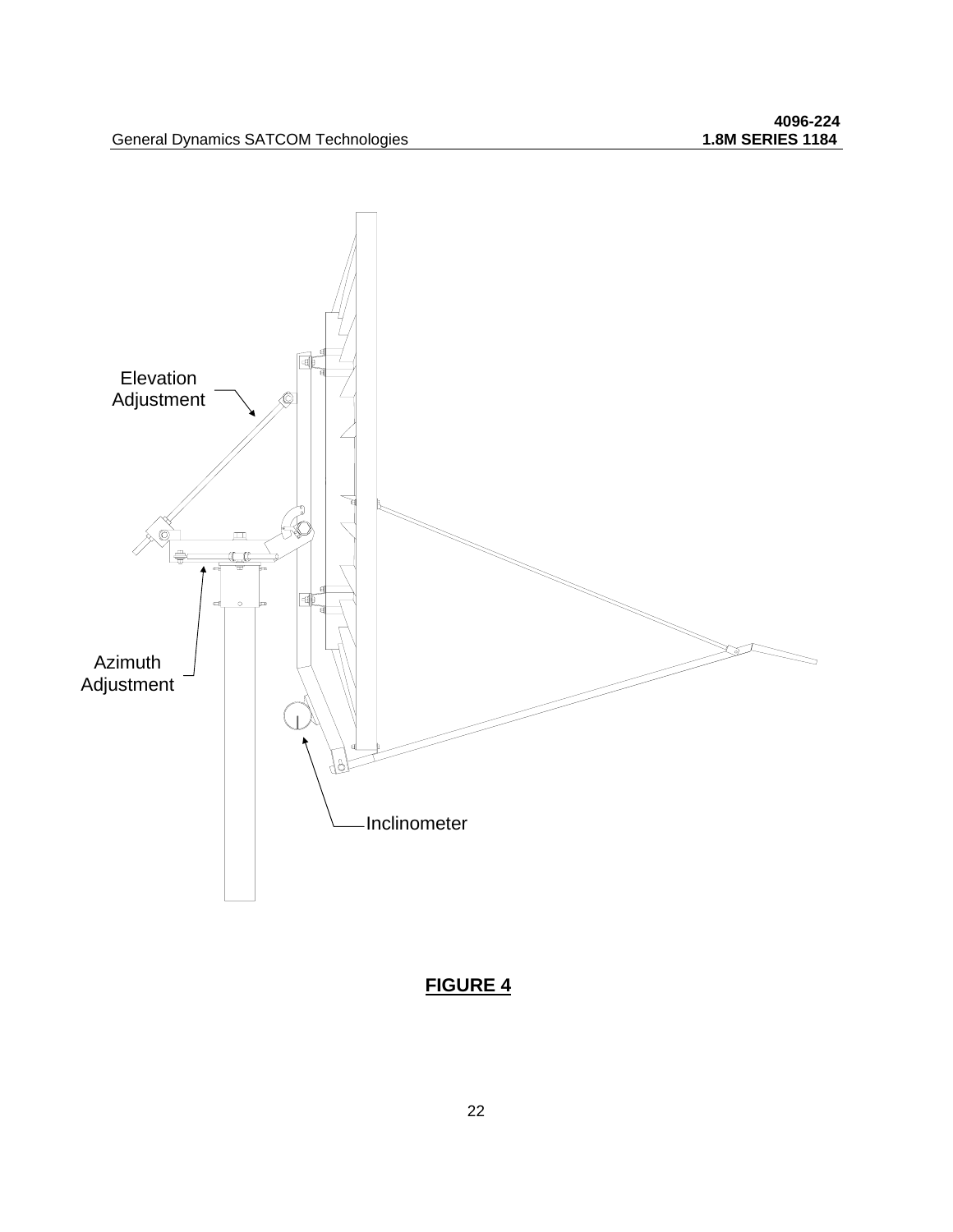## **SECTION V MAINTENANCE**

#### **5.0 Maintenance Overview**

After installation, the antenna requires only periodic inspection. It is anticipated that maintenance, if required, will be minimal and easily handled by a local or inhouse maintenance staff. The materials used in the construction of this Earth Station Antenna virtually eliminate any maintenance repairs.

#### **5.1 Periodic Inspection**

It is suggested that a periodic inspection be performed at least every six months.

 NOTE: After any very severe weather conditions, inspection of the antenna should be performed to determine if foreign objects have caused damage or if survival specifications have been exceeded.

This inspection should include the following:

- 1) Check all bolting locations all bolts should be tight.
- 2) Check all structural members repair or replace if damaged.
- 3) Check the foundation anchor bolts they must be secure and with no failure signs in foundation.
- 4) Check for corrosion on the reflector structure and mount.

#### **5.2 Reflector**

 General Dynamics's reflector does not require any maintenance. The composite construction of the reflector is virtually impervious to any damages that could be caused by weather or other atmospheric conditions.

 It is only necessary to inspect for any physical damage done by vandalism or very severe weather conditions.

 Should any damage be detected to a portion of the reflector, contact the Customer Service Department at General Dynamics for recommendations involving reflector repair.